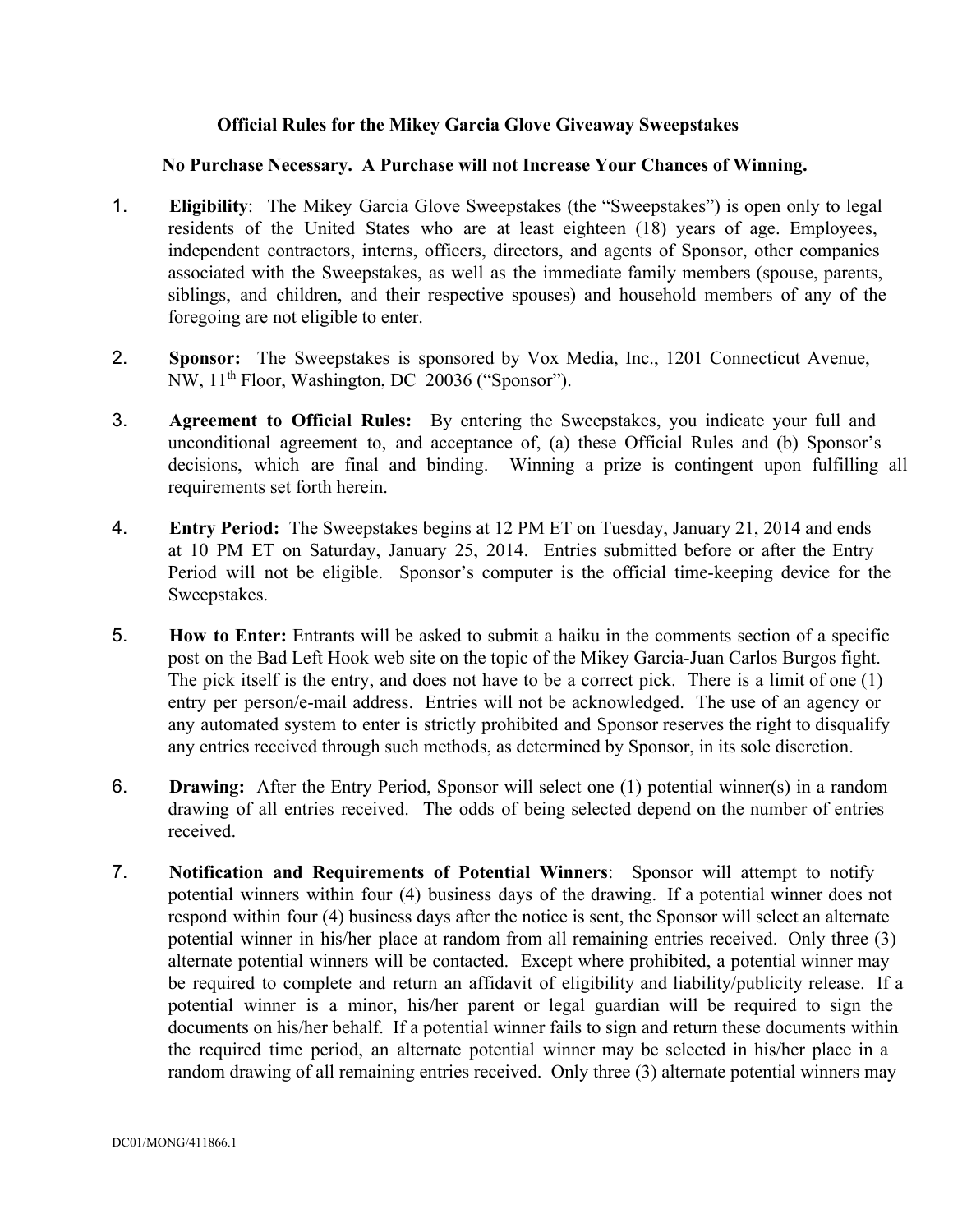be contacted.

- 8. **Prize(s):** Winner will receive one (1) autographed boxing glove signed by Mikey Garcia, worth approximately \$100 US. A winner is responsible for paying any applicable income taxes and any and all other costs and expenses not listed above. Any prize details not specified above will be determined by Sponsor in its sole discretion. A prize may not be transferred and must be accepted as awarded. You may not request cash or a substitute prize; however, Sponsor reserves the right to substitute a prize with another prize of equal or greater value if the prize is not available for any reason, as determined by Sponsor in its sole discretion.
- 9. **General Conditions:** In the event that the operation, security, or administration of the Sweepstakes is impaired in any way for any reason, including, but not limited to fraud, virus, or other technical problem, Sponsor may, in its sole discretion, either: (a) suspend the Sweepstakes to address the impairment and then resume the Sweepstakes in a manner that best conforms to the spirit of these Official Rules; or (b) award the prize(s) at random from among the eligible entries received up to the time of the impairment. Sponsor reserves the right in its sole discretion to disqualify any individual it finds to be tampering with the entry process or the operation of the Sweepstakes or to be acting in violation of these Official Rules or in an unsportsmanlike or disruptive manner. Any attempt by any person to undermine the legitimate operation of the Sweepstakes may be a violation of criminal and civil law, and, should such an attempt be made, Sponsor reserves the right to seek damages from any such person to the fullest extent permitted by law. Failure by Sponsor to enforce any term of these Official Rules shall not constitute a waiver of that provision. Proof of sending any communication to Sponsor by mail shall not be deemed proof of receipt of that communication by Sponsor. In the event of a dispute as to any online entry, the authorized account holder of the email address used to enter will be deemed to be the participant. The "authorized account holder" is the natural person who is assigned to an email address by an Internet access provider, online service provider, or other organization responsible for assigning email addresses for the domain associated with the submitted e-mail address. The Sweepstakes is subject to federal, state, and local laws and regulations and is void where prohibited.
- 10. **Release and Limitations of Liability:** By participating in the Sweepstakes, you agree to release and hold harmless Sponsor, its parent, subsidiaries, affiliates, and each of their respective officers, directors, employees, and agents (the "Released Parties") from and against any claim or cause of action arising out of participation in the Sweepstakes or receipt or use of any prize, including, but not limited to: (a) unauthorized human intervention in the Sweepstakes; (b) technical errors related to computers, servers, providers, or telephone, or network lines; (c) printing errors; (d) lost, late, postage-due, misdirected, or undeliverable mail; (e) errors in the administration of the Sweepstakes or the processing of entries; or (f) injury or damage to persons or property which may be caused, directly or indirectly, in whole or in part, from entrant's participation in the Sweepstakes or receipt or use of any prize. You further agree that in any cause of action, the Released Parties' liability will be limited to the cost of entering and participating in the Sweepstakes, and in no event shall the Released Parties be liable for attorney's fees. You waive the right to claim any damages whatsoever, including, but not limited to, punitive, consequential, direct, or indirect damages.